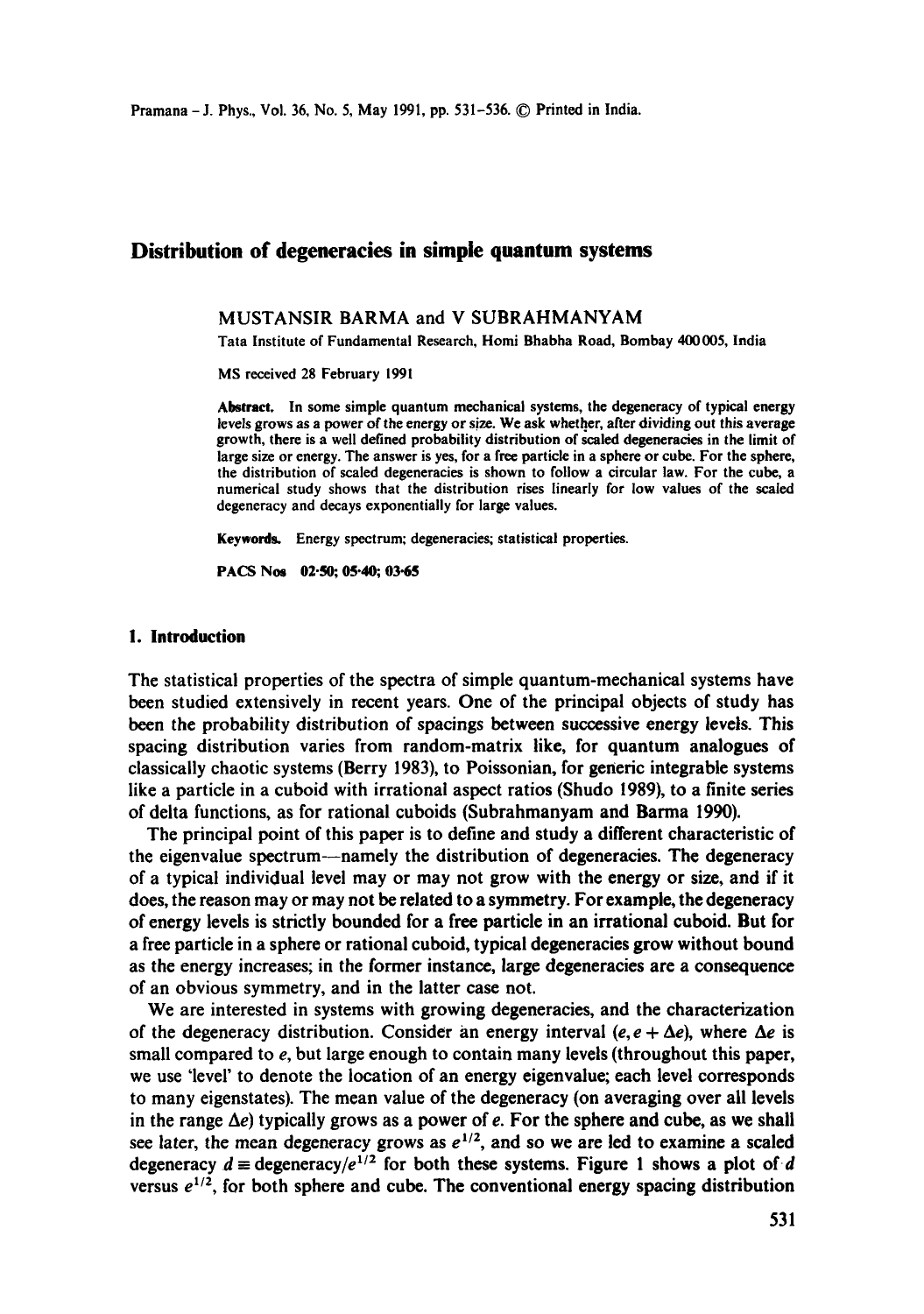

Figure 1. The scaled degeneracy  $d(e)$  = (degeneracy)/ $e^{1/2}$  plotted against the scaled energy e for a particle in (a) a sphere with Dirichlet boundary conditions (b) a cube with periodic boundary conditions.

characterizes the distribution of gaps in the locations along the abscissa, while the degeneracy distribution that is of interest here describes the fluctuations of heights along the ordinate. Of all the levels with energy in the range  $(e, e + \Delta e)$ , let  $f(d, e)\Delta d$ be the fraction which have a value of scaled degeneracy in the range  $(d, d + \Delta d)$ . The questions we would like to answer are: In the limit  $e \to \infty$ , is there a limiting distribution

$$
P(d) \equiv \lim_{e \to \infty} f(d, e) \tag{1}
$$

which describes degeneracy probabilities? If so, what is its form?

The mean degeneracy of levels in a square billiard system has been estimated (Berry 1981), and the root mean square degeneracy in a general system has been related to the mean degeneracy of classical periodic orbits (Biswas *et al* 1991). But,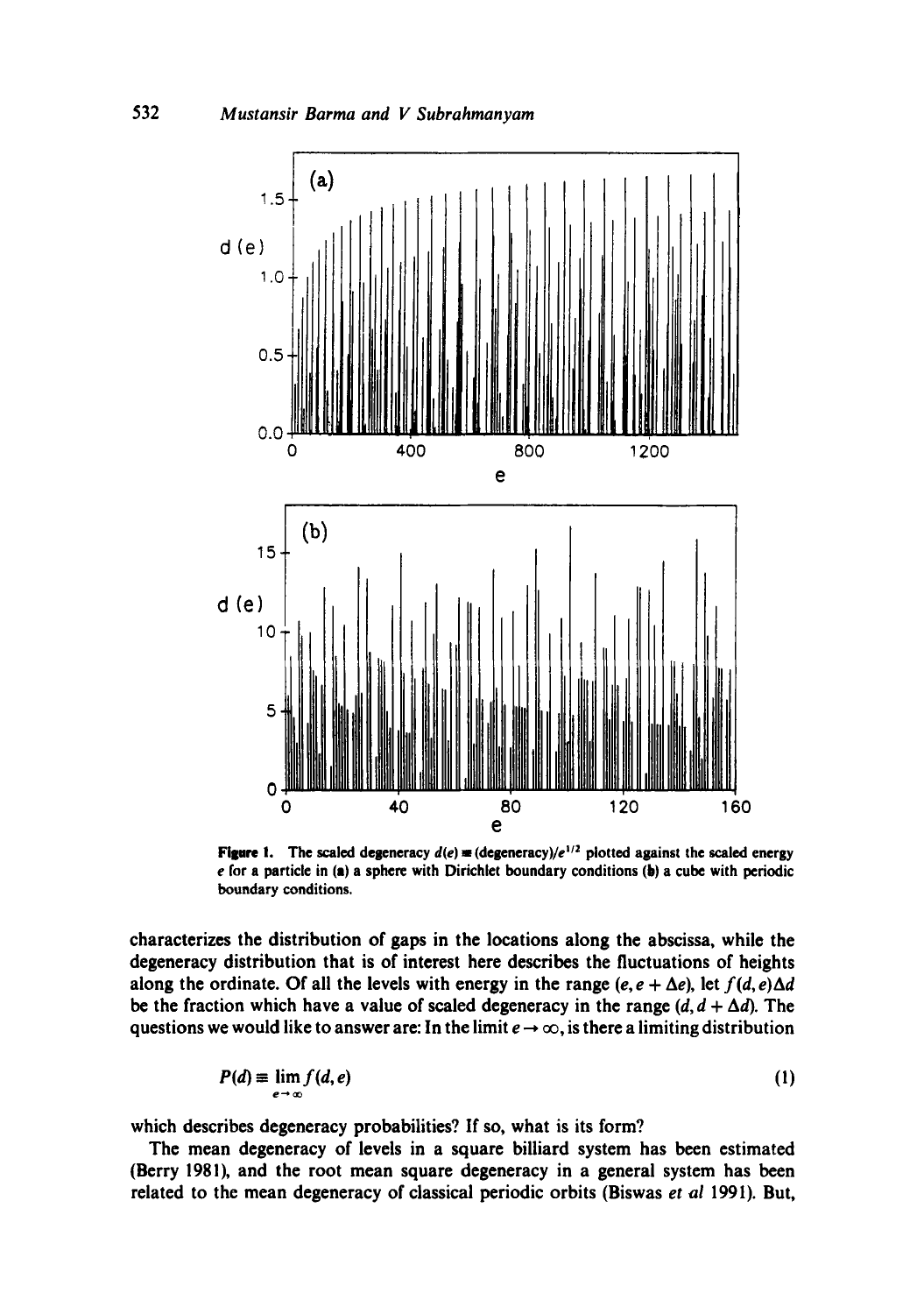to our knowledge, the existence and the form of the full distribution *P(d)* have not been investigated earlier.

For the sphere, where degeneracies are specified in terms of a single quantum number, it is possible to find *P(d)* in closed form (§ 2). For the cube, the value of the mean scaled degeneracy is found analytically, but not the full distribution of degeneracies; both the existence and form of  $P(d)$  are established numerically (§ 3) in this case.

# **2. Degeneracy distribution for a sphere**

Consider a free particle of mass m inside a hard-walled sphere of radius R. Eigenstates are labelled by the principal, orbital and azimuthal quantum numbers *n,l,M*  respectively, and the energy eigenvalues are given by

$$
\varepsilon_{nl} = \frac{\hbar^2}{2mR^2} \alpha_{nl}^2 \tag{2}
$$

where  $\alpha_{nl}$  denotes the location of the nth zero of the lth order spherical Bessel function. That  $\varepsilon$  does not depend on the azimuthal quantum number M reflects the spherical symmetry of the system, and results in a  $(2l + 1)$ -fold degeneracy for a level with orbital angular momentum *l*. We define a dimensionless energy  $e = 2mR^2 \varepsilon/\hbar^2$ , and the scaled degeneracy as

$$
d \equiv \frac{2l+1}{e^{1/2}}.\tag{3}
$$

In order to find the degeneracy distribution  $P(d)$  for large  $e$ , one can use the Debye approximation for larger order Bessel functions (Abramowitz and Stegun 1965). Within this approximation, the nth zero of the *l*th order spherical Bessel function is located at  $e \equiv k^2$ , with

$$
l + 1/2 = k \cos \phi
$$
  
(n-1/4) $\pi = k(\sin \phi - \phi \cos \phi)$  (4)

where  $\phi$  varies between 0 and  $\pi/2$ .

Consider an energy interval corresponding to the interval  $(k, k + \Delta k)$ . The number of levels (with different  $(n, l)$ ) which lie in this range, and also in the *l*-range  $(l, l + \Delta l)$ , is then  $(\partial n/\partial k)_{\mu}\Delta k \Delta l$ . Using (4), the partial derivative can be evaluated to yield sin  $\phi/\pi$ . Using (3) and (4) and normalizing, the probability distribution function, *P(d)* is found to be

$$
P(d) = \frac{4}{\pi} (1 - d^2/4)^{1/2}.
$$
 (5)

The degeneracy distribution is thus characterized by a circular law. Two qualitative aspects of the distribution should be noted. First, there is a strict cut-off, and no weight for arbitrarily large d. Second, the probability density is largest at  $d = 0$ . As we shall see below, the distribution is quite different from that for the cube, in both these respects.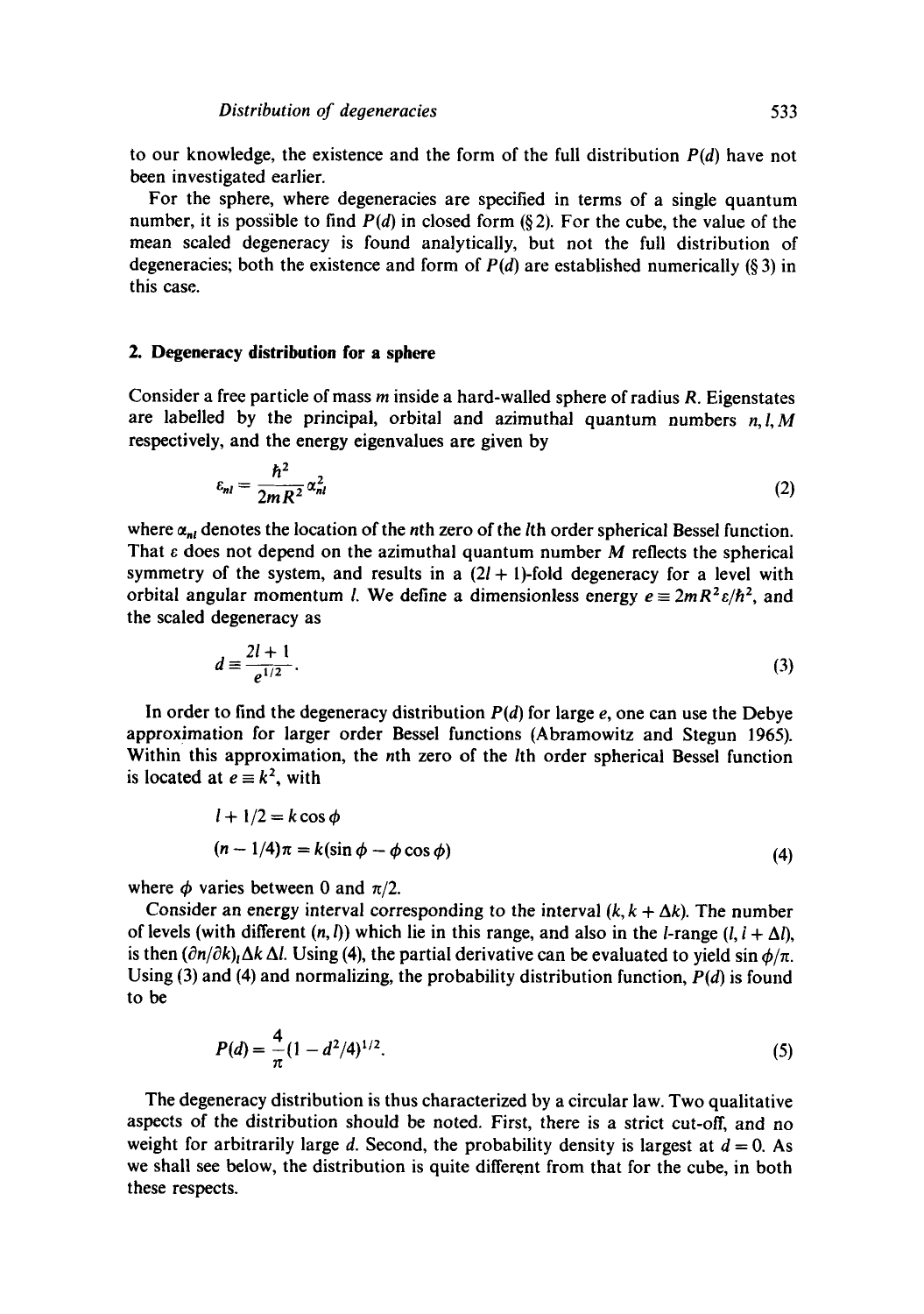## **3. Degeneracy distribution for a cube**

Consider a particle inside a cube of edge length L, with periodic boundary conditions. Energy eigenvalues are then

$$
\varepsilon_{n_x n_y n_z} = \frac{(2\pi\hbar)^2}{2m L^2} (n_x^2 + n_y^2 + n_z^2)
$$
 (6)

where each of  $n_x$ ,  $n_y$  and  $n_z$  runs over all integers. The possibility of large degeneracies arises from the different ways of writing an integer as the sum of three squares.

Gauss proved that an integer cannot be written as the sum of three squares if and only if it can be written as  $4^{i}(8t + 7)$ , where *l* and *t* are non-negative integers (Sierpinski 1964). Knowing this, it is possible to deduce the probability distribution of spacings (i.e. gaps in the spectrum) between energy levels. The result is a series of three delta functions, with known weights (Subrahmanyam and Barma 1990).

One can also deduce the mean degeneracy of an energy level as follows. From Gauss's results it follows that a fraction  $\frac{1}{8}(1 + \frac{1}{4} + \frac{1}{4^2} + \cdots) = \frac{1}{6}$  of all integers cannot be written as the sum of three squares. If we define the scaled energy  $e \equiv m L^2 \epsilon / 2(\pi \hbar)^2$ , the mean degeneracy  $\overline{D}(e)$  must satisfy

$$
\frac{5}{6}\overline{D}(e)\Delta e = 2\pi e^{1/2}\Delta e \tag{7}
$$

where the right hand side is the number of states between e and  $e + \Delta e$ , and 5/6 on the left hand side is the number-theoretic factor reflecting the fraction of integers that actually correspond to energy eigenvalues.

From (7) we see that the mean degeneracy grows as  $e^{1/2}$ . Thus we define the scaled degeneracy  $d(e) = \text{degeneracy}/e^{1/2}$ . We did a numerical study to determine the distribution *P(d)* of scaled degeneracies. Figure 2 shows the distribution of degeneracies determined from the first N levels of the spectrum, with  $N = 8.2 \times 10^3$  and  $525 \times 10^3$ . The results point to the existence of a limiting distribution as N increases indefinitely.



Figure 2. The degeneracy distribution for a cube, determined from the first  $N$  levels, with  $N = 8.2 \times 10^3$  (dots) and  $N = 525 \times 10^3$  (continuous line).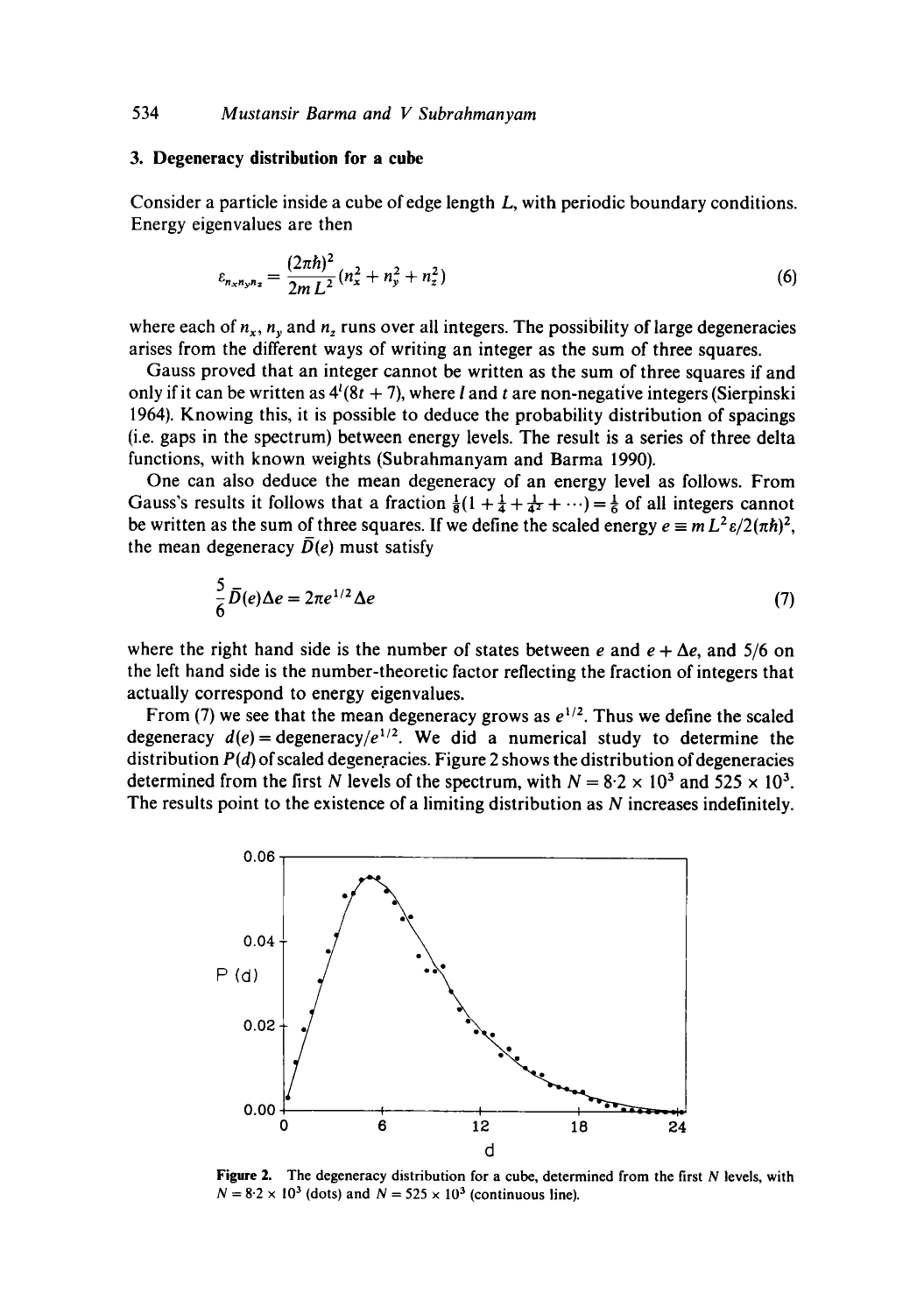

**Figure** 3. The integral of the degeneracy distribution for cuboids with squares of the sides in the ratios  $1:1:1$ ,  $1:1:2$  and  $1:2:3$ . The distributions are not identical, but have broadly similar features.

The fact that the distributions shown in the figure have a cut-off at large  $d$  is related to the finiteness of  $N$ ; the cut-off advances to infinity as  $N$  increases. The numerically determined distribution is well fit to a linear form  $P(d) \sim d/d_0$  for low d, with  $d_0 \simeq 0.013$ . At large d, the limiting distribution decays exponentially  $\sim \exp(-d/d_{\infty})$  with  $d_{\infty} \approx 7.54$ . We have not been able to fit the distribution to any known or very simple form.

Since degeneracies in a cube have a number-theoretic origin, it is interesting to ask whether other related systems also display similar systematies. To this end, we investigated cuboids with the squares of the sides in the ratio of simple integers 1 : **1:2**  and 1:2:3. In figure 3 we show results for the cumulative probabilities  $\int_0^a dx P(x)$  for the cube and the two cuboids. As can be seen from the figure, the distributions are not identical, but have broadly similar features:  $P(d)$  grows linearly with d for low d, and decays exponentially for large d.

## **4. Conclusion**

In systems where the degeneracies of levels grow as the size is increased, we can ask whether the (scaled) degeneracies are described by a well-defined probability distribution.

The answer is yes, for a free particle in a sphere and in a cube. In the former case, the distribution is described by a quarter circle law (eq. 5). In the latter case, numerical study establishes the form of the distribution (figure 2), which varies linearly for small d and falls exponentially for large d. The distributions for the cuboids studied are different in detail, but not in broad features, from that of the cube.

#### **References**

Abramowitz M and Stegun 1 A (eds.) 1965 *Handbook of Mathematical Functions,* (New York: Dover) p. 366 Berry M V 1981 *Ann. Phys. (NY)* 131 163